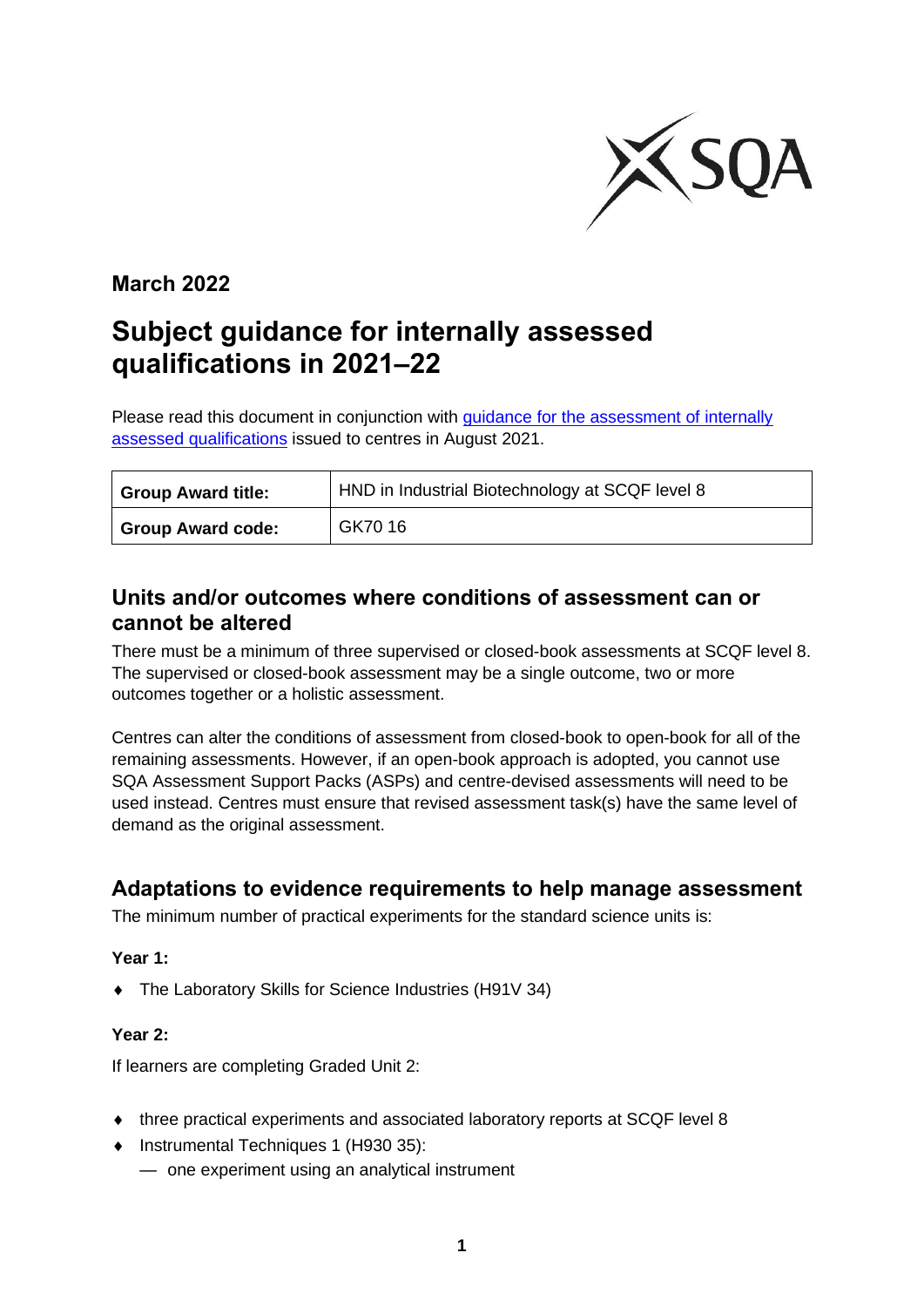If learners are **not** completing Graded Unit 2:

- six practical experiments and associated laboratory reports at SCQF level 8
- ◆ Instrumental Techniques 1 (H930 35):
	- one experiment using an analytical instrument

In addition to the above, learners must complete additional experiments if the following optional unit is selected. The minimum number of experiments for the optional unit will be:

- ◆ Instrumental Techniques 2 (H931 35):
	- one experiment using an advanced analytical technique

The requirement to produce and deliver an oral presentation/take part in a group discussion has been removed from all units.

#### **Industrial Biotechnology: Graded Unit 2**

Suggested strategies for the successful delivery and assessment of Industrial Biotechnology: Graded Unit 2 are provided at the end of this form.

### **Rationale**

We have reduced the practical requirements to ensure manageability of assessment due to ongoing physical distancing.

### **Additional guidance and information**

For centres who would like to move to a combined assessment approach or adapt the conditions of assessment, we recommend you notify [operationshnvq@sqa.org.uk](mailto:operationshnvq@sqa.org.uk) so that our subject experts can provide virtual guidance and support at the planning stage.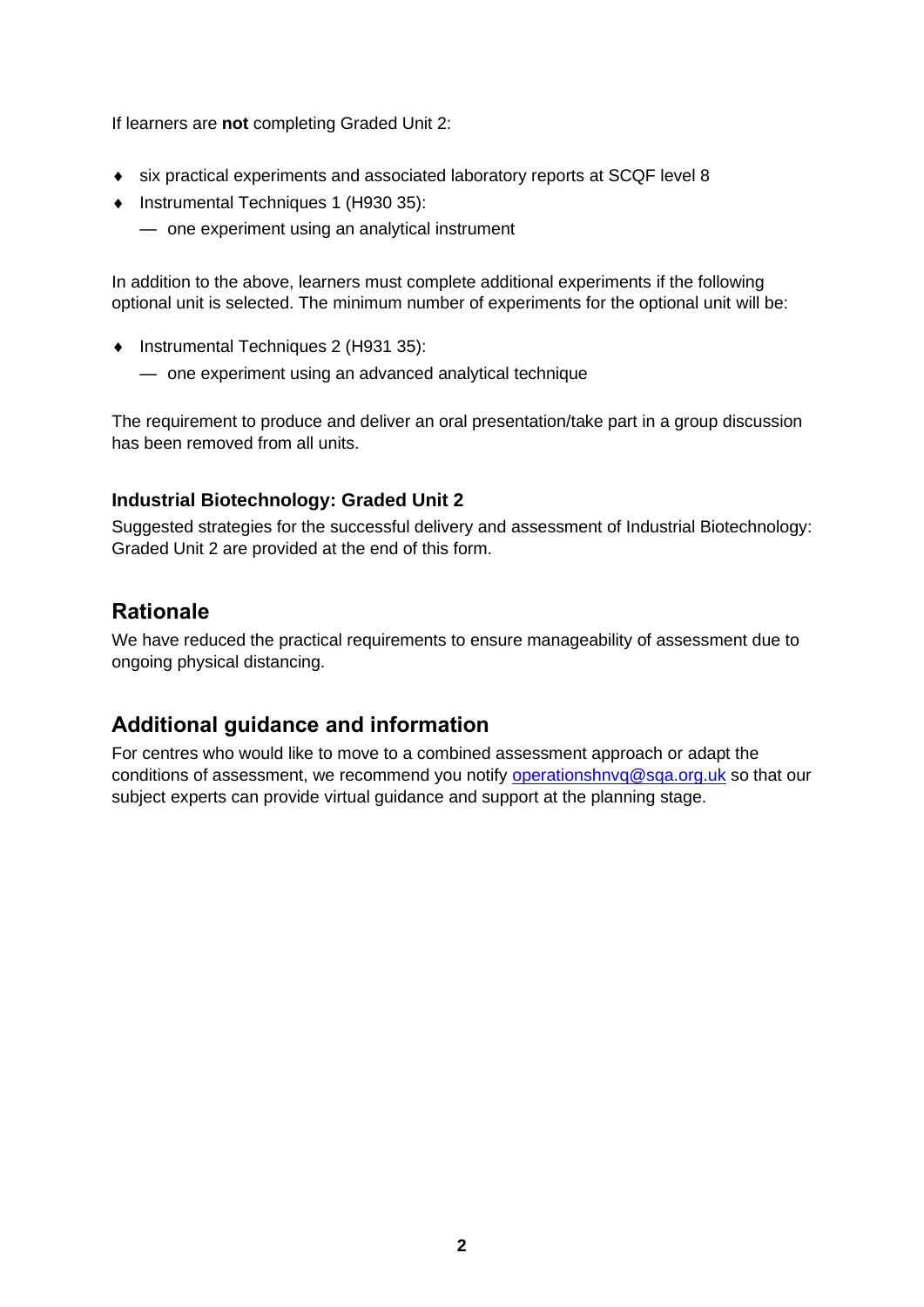### **HN Science Graded Unit 2 — session 2021–22**

This document outlines suggested strategies for the successful delivery and assessment of the graded units listed below:

- Applied Biological Sciences: Graded Unit 2 (H91Y 35)
- ◆ Applied Chemical Sciences: Graded Unit 2 (H92L 35)
- ◆ Applied Sciences: Graded Unit 2 (H91X 35)
- Industrial Biotechnology: Graded Unit 2 (H996 35)

Science practical work is essential to achieving these graded units. However, due to their current COVID-19 restrictions, it may be difficult for many centres to provide learners with the usual number of hours of laboratory time, and this will limit the complexity of the practical projects that learners can undertake.

These difficulties are highlighted by the following two grading criteria from the graded unit specification:

- 2.1 (a) Resources/materials and methods. Demonstrates appropriate use of a range of types of instrumentation/equipment and/or techniques to a complex level and a high standard.
- ◆ 2.1 (b) Performs a range of laboratory or field work and methods commensurate with 40 hours of lab/field time.

The Understanding Standards in HN Science documentation gives further examples of how to meet these grading criteria under normal circumstances. This document provides guidance to centres on how these grading criteria can be met when operating under the restrictions imposed by COVID-19. In summary, approaches could:

- allow projects of shorter duration (about 20 hours of laboratory time)
- use projects which may be partly or fully undertaken outwith college
- award marks for grading criterion 2.1 (a) holistically for the project design rather than for individual techniques

Further examples of how to apply these approaches are given below.

#### **Projects of shortened duration**

There are several approaches which could allow learners to undertake a shorter project while still developing and displaying skills and achievement comparable to what they would have done under normal circumstances:

 For some commonly used projects it will be possible to reduce the duration of the project by reducing sampling. For example, in a number of common analytical projects (such as chemical analysis of foods or beverages, or microbiological analysis of cleaning products) the number of samples analysed could be reduced. Learners would still be applying the same materials and methods, so would still meet in full the requirements of grading criterion 2.1 (a).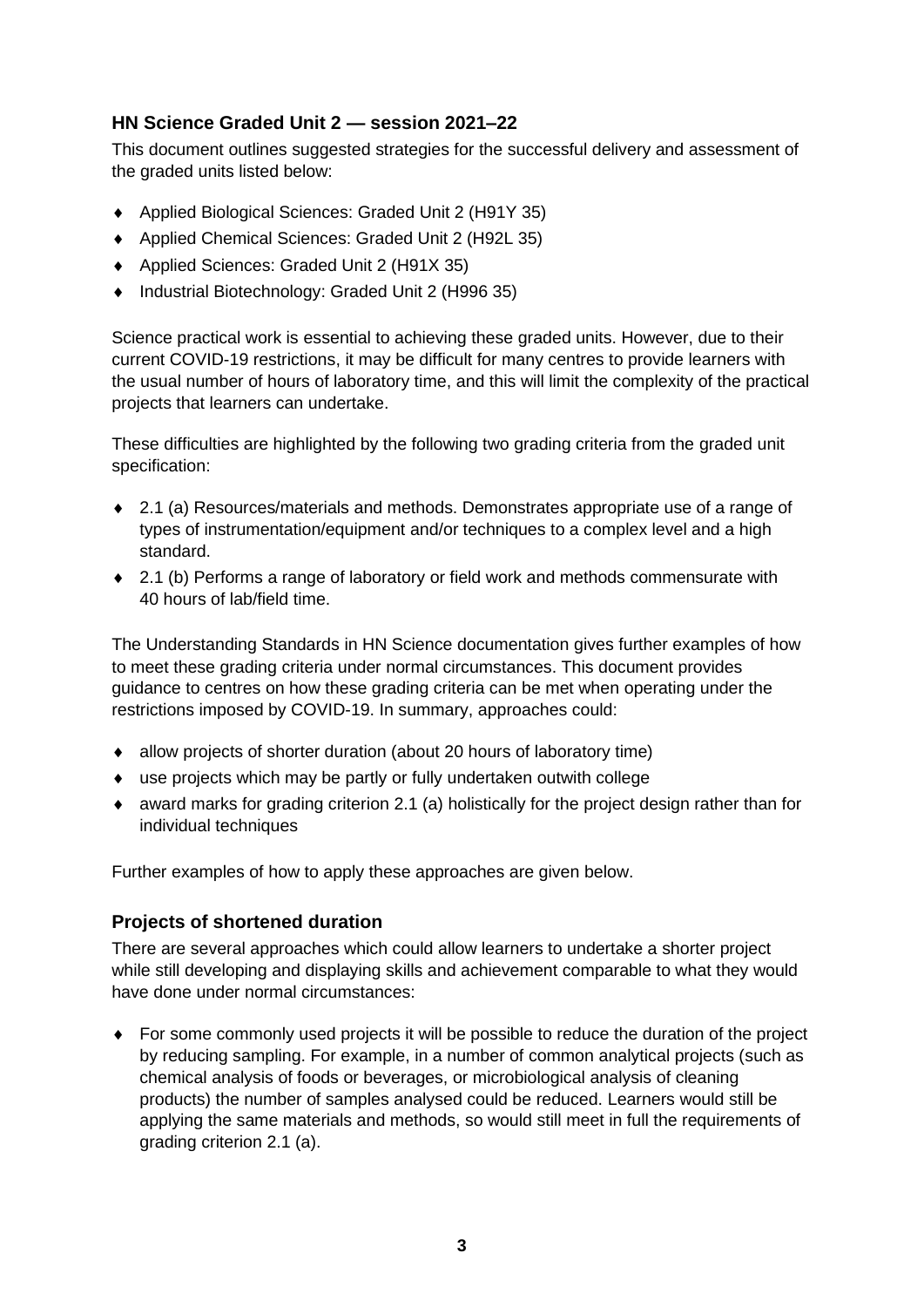- It may be possible to shorten other projects by removing lower-level preparatory work, thereby allowing an amount of work at SCQF level 8 similar to that undertaken in normal circumstances. A project where this approach could be appropriate is the 'synthesis and analysis of biodiesels'. The synthesis stage of this project is of low skill level and time consuming, and learners could therefore be supplied with pre-prepared biodiesels, allowing them to progress directly to the more complex analysis stage of the project.
- In some projects collaborative working between learners may be possible. An example would be the 'extraction of essential oils and analysis of their chemical and microbiological properties'. Rather than each learner extracting a series of oils, a group of learners could perform one extraction each and share their extracts. As with the previous approach, this would reduce the time spent on lower-level preparatory work, and allow learners to undertake a project comparable in complexity to what they would do under normal circumstances. If such an approach is undertaken, each learner must individually undertake sufficiently complex project tasks to meet the grading criteria.
- It will be possible to shorten some projects somewhat by reducing the number of replicates (such as the number of duplicate plates in a microbiological project, or the number of concordant titrations in an analytical chemistry project). However, if this approach is undertaken, it could potentially affect the reliability of results, and learners would be expected to discuss this in their evaluation of experimental errors.
- Learners may also be able to include practical experiments they have undertaken in other science units as part of their graded unit. An example might be the project 'evaluation of methods of analysis of analgesics', where project work could be supplemented by practical experiments undertaken elsewhere in the group award, for example by the commonly used practical 'back titration of aspirin'.

Examples of project titles which could be shortened via the approaches outlined above are given in the appendix to this document.

The Understanding Standards in HN Science documentation explains the allocation of marks for grading criteria 2.1 (b). To be eligible for full marks, learners must produce a body of work which uses the full 40 hours of lab time efficiently. Where the approaches above, or other suitable approaches, are used to allow learners to undertake a shortened project, the guidelines on mark allocation for grading criterion 2.1 (b) should be adjusted as follows:

| <b>Marks</b> | <b>Hours allocation in</b><br><b>Understanding Standards</b> | <b>Hours allocation for</b><br>amended (shortened) project |
|--------------|--------------------------------------------------------------|------------------------------------------------------------|
|              |                                                              | 20                                                         |
| 6            | 35                                                           |                                                            |
|              | 30                                                           | 15                                                         |
| 3            | 25                                                           | 12                                                         |
| ◠            |                                                              |                                                            |

That said, it is recognised that a learner may undertake practical activities which, through no fault of theirs, fail to produce usable results. If this is the case, they should write up these activities in their final report, and they will still be eligible for marks allocated against the hours spent.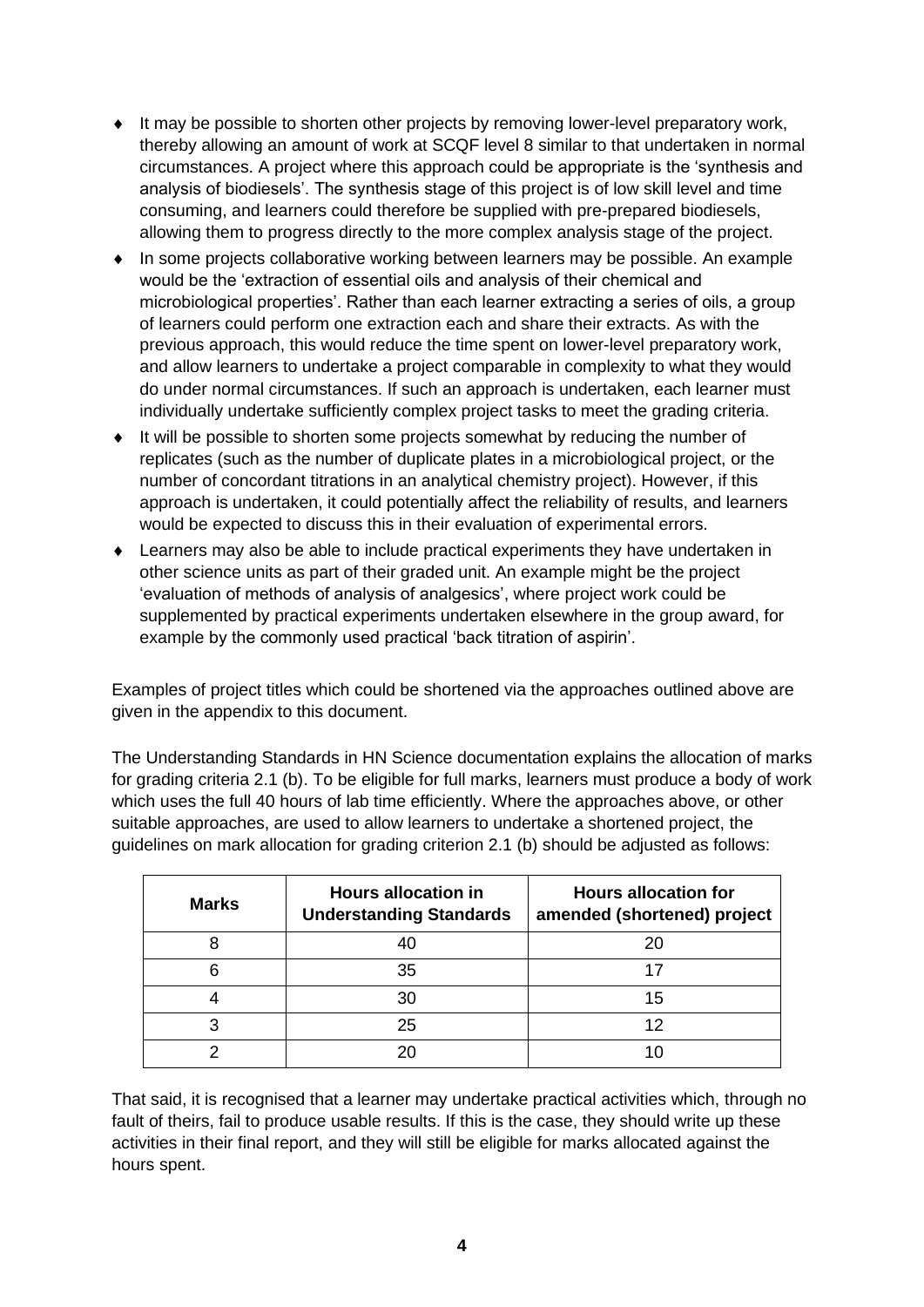#### **Undertaking projects outwith the centre**

Many different projects could be undertaken partly or fully outwith the centre, thus reducing the number of learners required to attend laboratory sessions.

An example of a project which could be partially undertaken outwith a centre would be 'lichens as biomonitors', with fieldwork involving population mapping in different environments, combined with laboratory work on lead and fluoride analysis.

Other projects, including but not restricted to those of an ecological or environmental chemistry nature, can be fully undertaken outwith a centre.

A common concern with such projects is that they may not involve suitable or sufficient techniques at SCQF level 8 to allow learners to achieve good marks for grading criterion 2.1 (a). However, in such a case the assessor could award marks on the basis of overall project complexity rather than complexity of the individual techniques used. An example of such a project could be water analysis, where a range of measurements could be made in the field with simple equipment and test strips (pH, nitrate, chloride, microbial, turbidity, dissolved oxygen etc). In such a case a learner could design a suitable project where the complexity arises from the sampling protocols, for example by consideration of locations of sampling, number of samples, depths samples are taken at, or environmental conditions. If this approach is adopted it may be that a project of suitable complexity cannot be completed within the shortened timescales outlined above, and a project equal or closer to the standard duration (40 hours) would be required. In such a case the assessor should apply professional discretion when allocating marks for grading criterion 2.1 (b).

Examples of project titles which could be undertaken outwith a centre are given in the appendix to this document.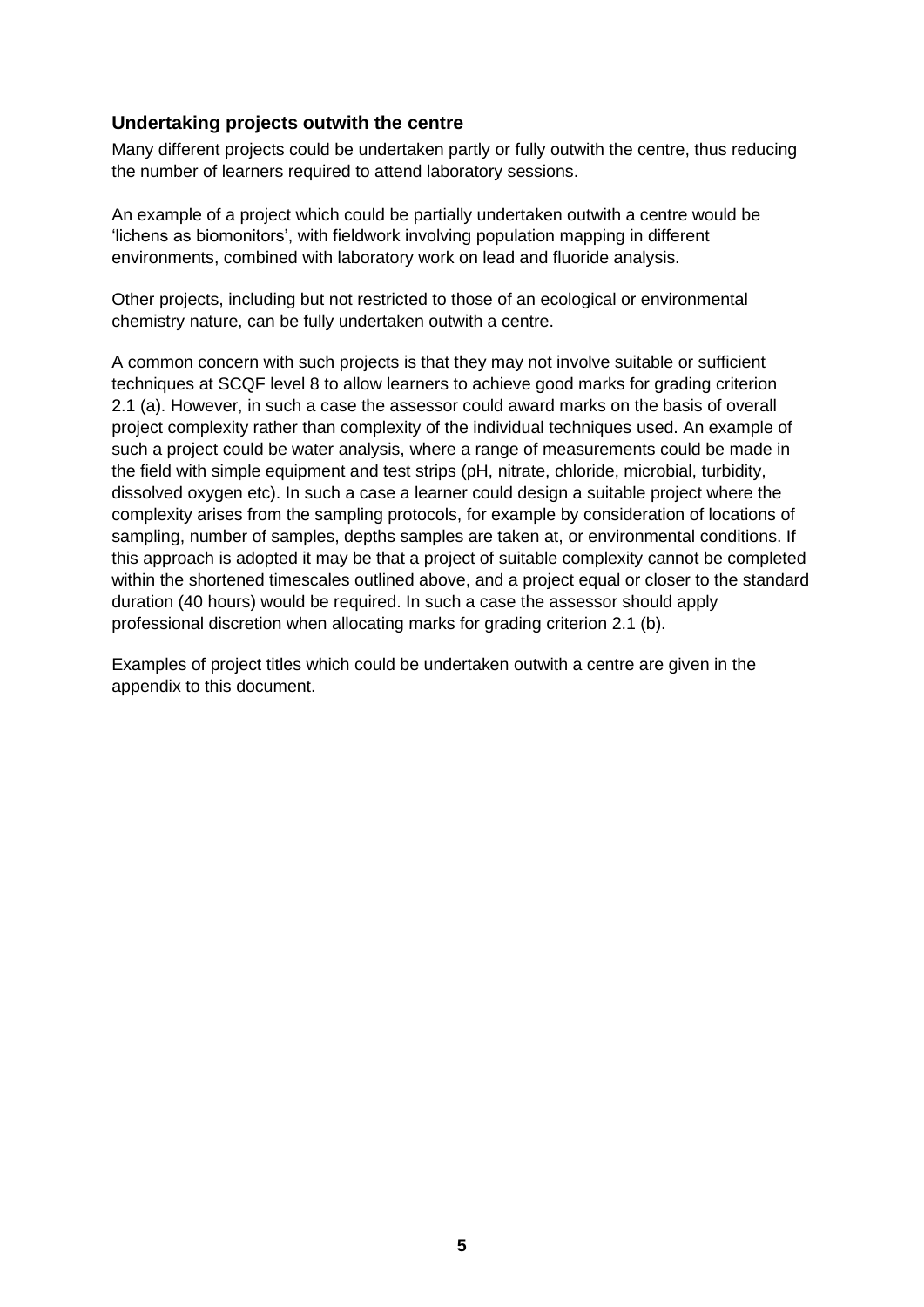## **Appendix**

### **Projects of shortened duration**

The following are examples of projects which would lend themselves to being completed in a shortened timescale using the strategies outlined above. This list is not prescriptive, and other projects of similar complexity may be used by the centre.

- Extraction of essential oils from various sources, analysis of composition, and study of antibacterial properties
- Food analysis, eg complete nutritional breakdown of meals (protein, fat, moisture, carbohydrate, fibre, salt) and comparison to RDAs
- Analgesics: comparison of effectiveness of different analytical methods, eg HPLC, UV, Fe-salicylate complex, titrimetric
- Aspirin from Wintergreen plant extraction, purification and quantitation of natural product (methyl salicylate), conversion to aspirin (ester hydrolysis / acylation + final product purification and analysis)
- Vitamin C: analysis of in foods. Effect of cooking, copper, pH, comparison of UV/Vis vs titrimetric analysis
- Fuel chemistry: comparison of biodiesels to petroleum diesel: viscosity, calorimetry, cloud point etc
- Analysis and classification of fish by protein analysis, Bradford assay etc
- Investigation of the effects of antibacterials (antibiotics, disinfectants, antiseptics, skin care products, toothpaste/mouthwash) on bacterial growth
- $\bullet$  Determination of K<sub>m</sub> and V<sub>max</sub> for an alkaline phosphatase with 4-nitrophenyl phosphate as substrate (spectrophotometry)
- Analysis of honey, eg nitrogen, pollen, diastase, sugars, HMF, antimicrobial activity
- End product analysis of fermentation under different conditions, eg methanol/ethanol content, yeast activity — effect of nutrients, pH, temperature, 'Turbo-yeasts', pectolase etc

### **Projects which may be suitable to be partially undertaken outwith college**

The following are examples of projects which may be suitable to be partially undertaken outwith college. This list is not prescriptive, and other projects of similar complexity may be used by the centre.

- Pollution biomonitors study and collection of species, eg lichens, mushrooms from different locations to monitor environmental pollutant levels, eg lead. Population mapping of lichens.
- Investigation of harmonic motion
- Water analysis combination of field work with more advanced analysis being undertaken in college

### **Projects which may be undertaken outwith college**

The following are examples of projects which may be undertaken outwith college. This list is not prescriptive, and other projects of similar complexity may be used by the centre.